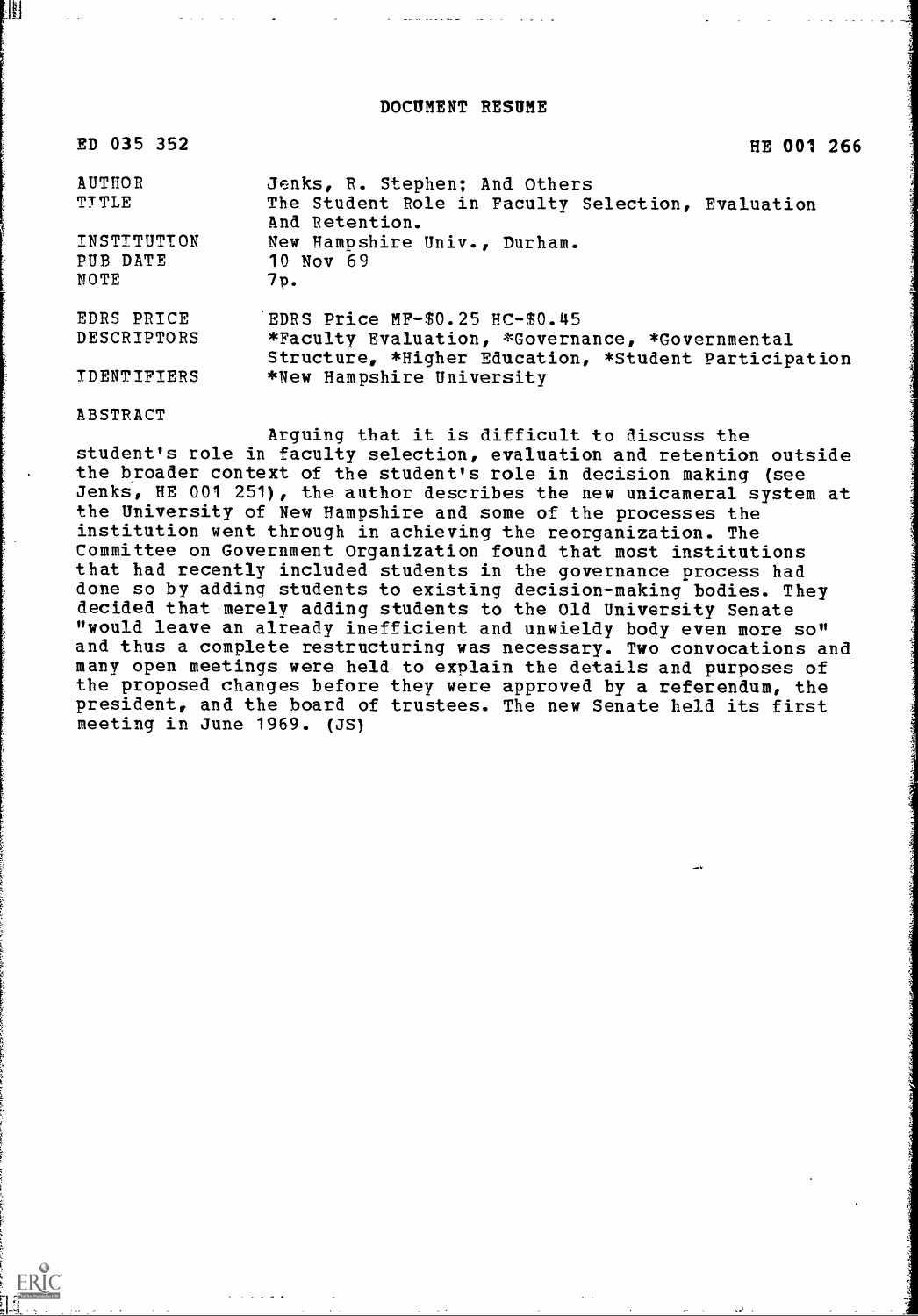## PRESENTATION TO COUNCIL FOR ACADEMIC AFFAIRS

Panel: The Student Role in Faculty Selection, Evaluation and Retention

LC\

 $\mathbf{\Omega}$ 

re\

**r**<br>0

 $\boldsymbol{\omega}$ 

O<br>Com R. Stephen Jenks, Chairman Committee on Government Organization

> It is difficult to discuss the role of the student in matters of faculty selection, evaluation, and retention outside the broader context of the student's role in university decision making. Last year, the University of New Hampshire attacked the entire question of the form of university governance, with particular attention to the student role in such governance. In a relatively short period of ten months, we restructured the University government and built the new unicameral system, based on equal representation of faculty and students. I will discuss the rationale behind the decision for restructuring, the new government structure itself, and a little of the process we went through in achieving the reorganization.

Ideally, the three major groups in a university - faculty, students, and administrators - work together toward a set of clearly identified educational goals. Practically, the ideals are often frustrated by a lack of agreed-upon goals, and by separating the three major groups into competing power groups. Both of these causes of frustration existed at U.N.H. The Committee on Government Organization recommended a new governmental structure which we felt would help to draw the University together, provide participation and fair representation for all members of the University community, and operate more efficiently than the old governmental structures. We proposed a unicameral university government structure, with supporting student and faculty caucuses. The University Senate is the only legislative body for university-wide policy. We felt that any tricameral system, which retained a student government structure, a faculty governing body, and a third university senate would inevitably get into political disputes which would tend further to separate students from faculty, and both groups from the administration. In exploring alternate tricameral models we went so far as to design one in

## U.S. DEPARTMENT OF HEALTH. EDUCATION & WELFARE OFFICE OF EDUCATION

THIS DOCUMENT HAS BEEN REPRODUCED EXACTLY AS RECEIVED FROM THE PERSON OR ORGANIZATION ORIGINATING IT. POINTS OF VIEW OR OPINIONS STATED DO NOT NECESSARILY REPRESENT OFFICIAL OFFICE OF EDUCATION POSITION OR POLICY.

a a.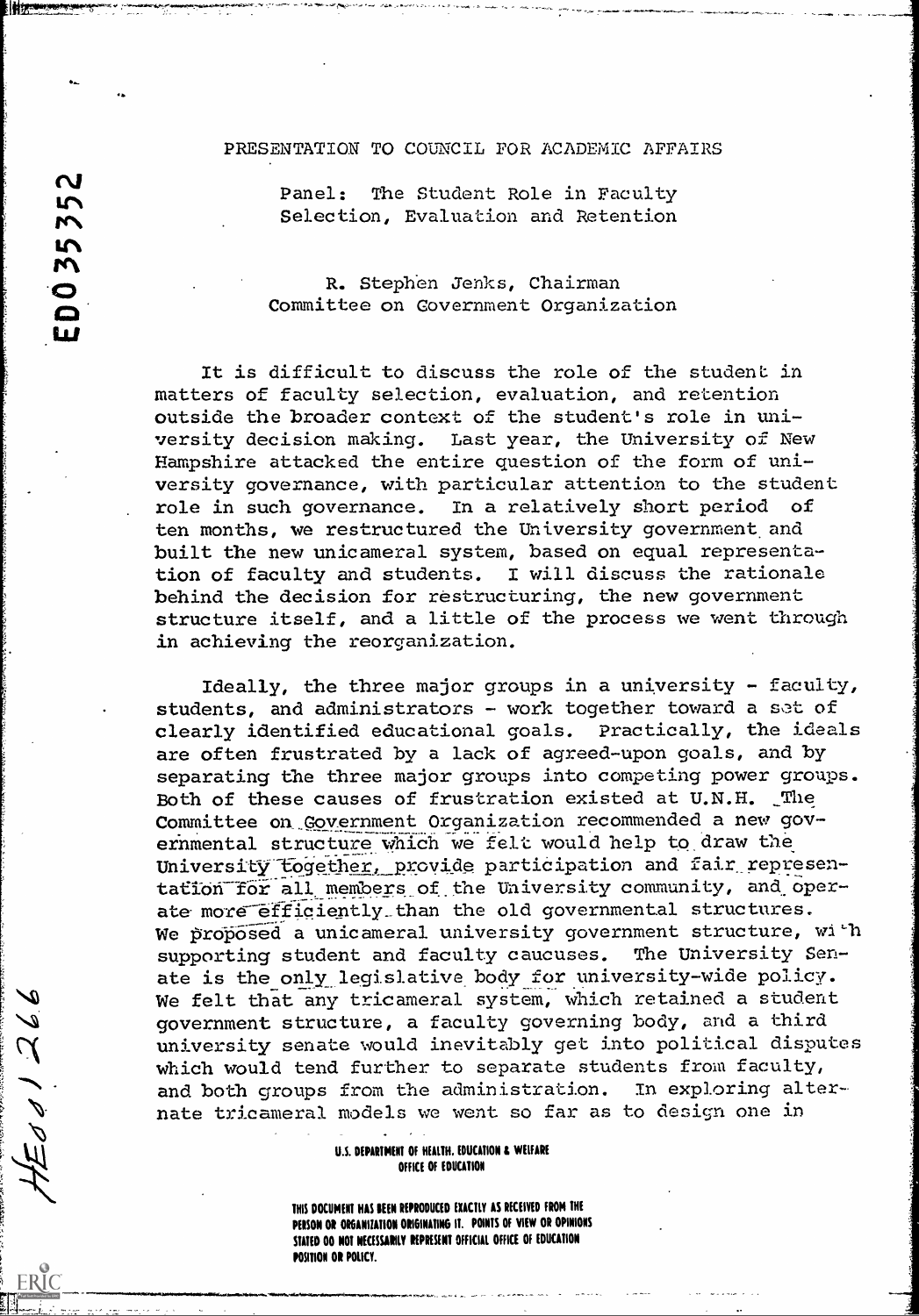which there would be three bodies, each having members of the faculty, student body, and the administration, but concerned with different subject matter: one body would be concerned with academic affairs, one body with non-academic affairs, and the third with university policy. It turns out to be exceedingly difficult to separate in any difinitive manner those subjects which are exclusively the academic and those which are exclusively non-academic from those which affect the overall university.

Following detailed exploration of various tricameral models, the committee began to work on developing a unicameral model which would have caucuses, thereby allowing faculty members to meet by themselves and the students to meet by themselves on various matters. However, all decision making would be done in a single body - the University Senate. The following is a description of the structure of the new government system at U.N.H.

## University Senate Structure and Rationale

1. Composition. The total size of the University Senate would be 77. There would be 30 Students\*, 30 Faculty, 12 Administrators\* and 5 Graduate Students as voting Senators. Faculty members would be elected for three-year staggered terms without consecutive re-election. Student members would be elected for one-year terms with re-election privileges. The Senate would elect one of its members to be Chairman and to preside at all meetings; He would be elected at the first meeting of each newly elected Senate.

2. Executive Council. The work of the Senate would be organized by an internal Executive Council whose membership would include the President of the University, as Chairman, the Academic Vice-President, the Chairman of the Faculty Caucus,

\* For the 30 Student Senators, 29 would be elected by district and the 30th would be the President of Student Government, ex officio. All 12 Administrators would be ex officio voting members and would be the following: The President of the University, all Vice Presidents (4), the Deans of all Colleges and Schools (6), the Dean of Students.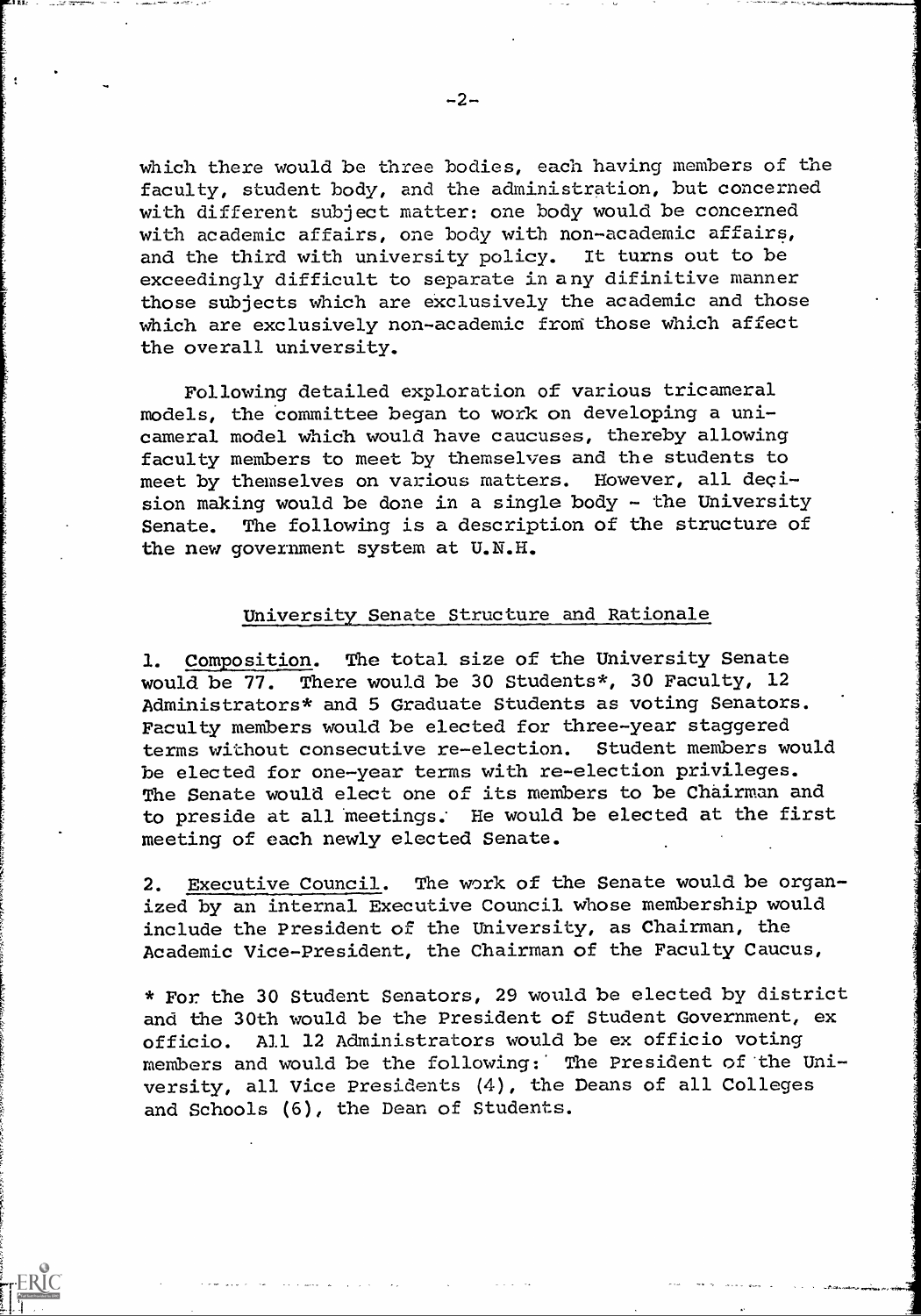$-3-$ 

."---leffigliroyam

two elected faculty Senators, the President of Student Government, the Chairman of the Student Caucus and one elected student Senator, and the Chairman of the Graduate Student Caucus. The Executive Council would serve the President of the University in an advisory capacity, recommend nominations toall University Senate committees, assign work to committees, prepare the agenda for Senate meetings, and take actions on an interim basis between Senate meetings,over vacation periods, etc.

3. Caucuses of the Senate. Senators representing faculty and undergraduate students shall respectively constitute the Faculty Caucus and the Student Caucus of the University Senate. Each spring, each Caucus shall elect one of its members to serve as Chairman. The Chairman of the Caucus shall serve on the Executive Council of the University Senate, and shall preside at meetings of their respective Caucuses. After consulting with their Forum, the Student of Faculty Caucus may decide by a 2/3 majority vote that an item on the University Senate agenda should be decided by an exceptional majority because of its gravity. After voting on such an item, if a 2/3 majority of the Caucus is achieved, the Caucus involved may require that any University Senate action on that item be taken only by the exceptional majority of 2/3 of the University Senate present at the next Senate meeting.

4. Faculty and Student Forums. The Faculty Forum shall consist of all faculty on the Durham campus, all of whom will be free to speak, to initiate resolutions, and to vote. The Chairman of the Faculty Caucus shall preside at meetings of the Forum. In order that all members of the faculty may be heard in person on matters of concern to them, the Faculty Forum shall meet once a month, normally on the Monday preceding the monthly meeting of the University Senate. All Faculty Senators shall attend meetings of the Faculty Forum as a part of their duties. Resolutions or other expressions of opinion of the Forum are advisory and will be transmitted to the Senate by members of the Faculty Caucus.

The Student Forum shall consist of all students on the Durham campus. All students will be free to speak, to initiate resolutions,' and to vote. The President of Student Government shall preside at meetings of the Forum. All student Senators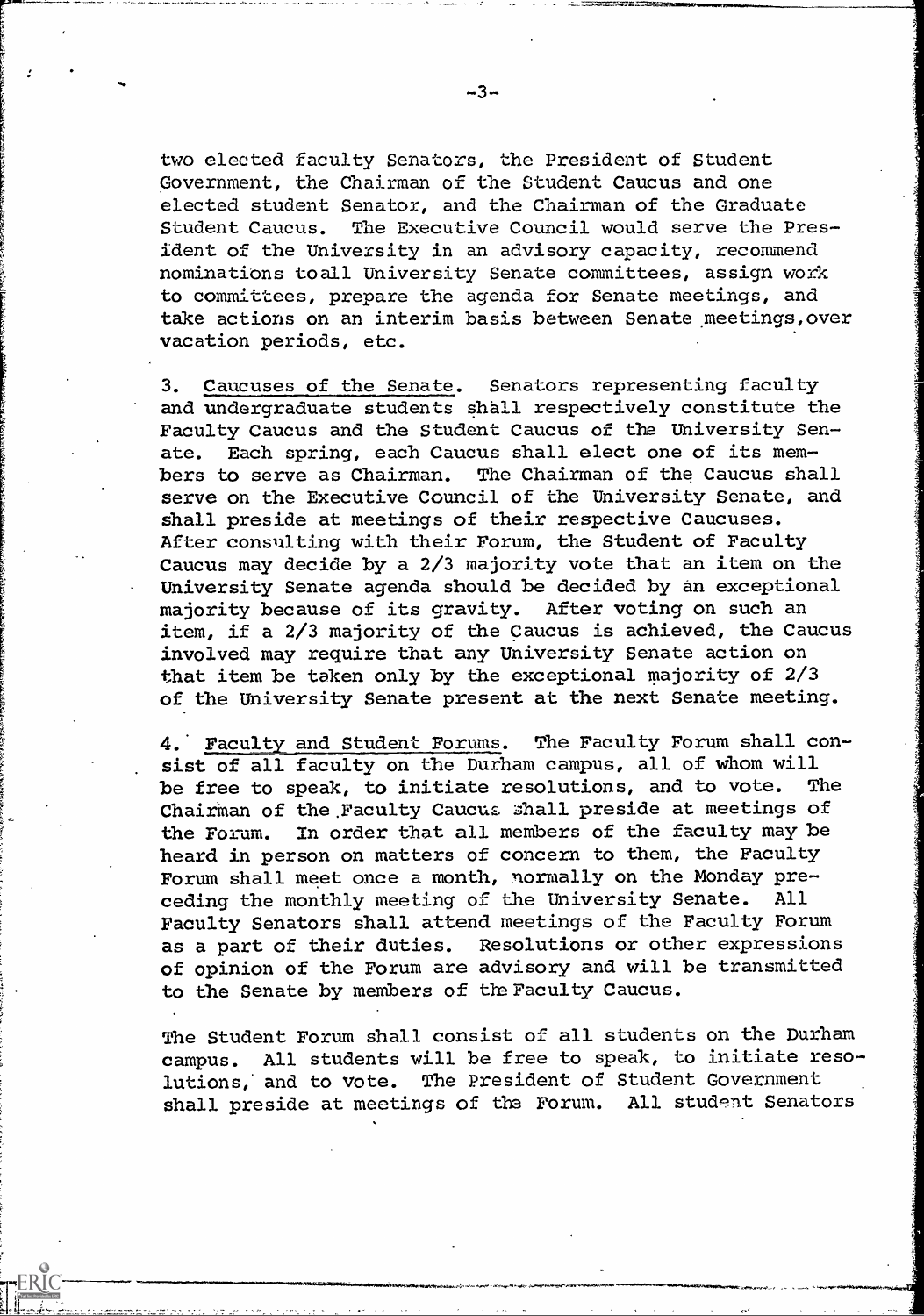Shall attand meetings of the Student Forum as a part of their duties. In order that all students maybe heard in person on matters of concern to them, the Student Forum shall meet once a month, normally on the Monday preceding the monthly meeting of the University Senate. Resolutions or other expressions of opinion of the Forum are advisory and will be transmitted to the Senate by members of the Student Caucus.

5. Election Procedures. All University Senators would be elected from single member districts of approximately equal size. Faculty Senators would be elected by the following procedure: (omitted)

6. Powers and Duties of.the University Senate. The University Senate is the legislative body of the entire University at Durham, subject always to the approval of the Board of Trustees. The University Senate has legislative jurisdiction in all matters of student government, faculty government and educational policy. Those organizations supported by the Student Activity Tax would be under the direct jurisdiction of the Student Caucus and the Cabinet of Student Government. The University Senate could decide to delegate other specific kinds of jurisdiction to the Faculty and. Student Caucuses at its discretion.

9. Rationale. The rationale involved in arriving at the proposal outlined above is explained by two main arguments. First, the proposed unicameral system gives maximum participation to all members of the University Community on a fair and equitable basis. Because there are no exclusive domains, all members of the University Community have the right to express their opinions in the same body (University Senate), in private bodies (the Caucuses), or both, on any matter they feel -strongly about. Students are provided a much stronger voice and much wider participation in all areas of University government and decision-making. Second, the unicameral system is more efficient than the present University Senate/Student Senate structure in several areas. Rules changes can be argued and decided upon in a single University Senate meeting rather than being debated at least twice as is now the case. Furthermore, because the Faculty and Student Caucuses and Forums will have met prior to each meeting of the University Senate, faculty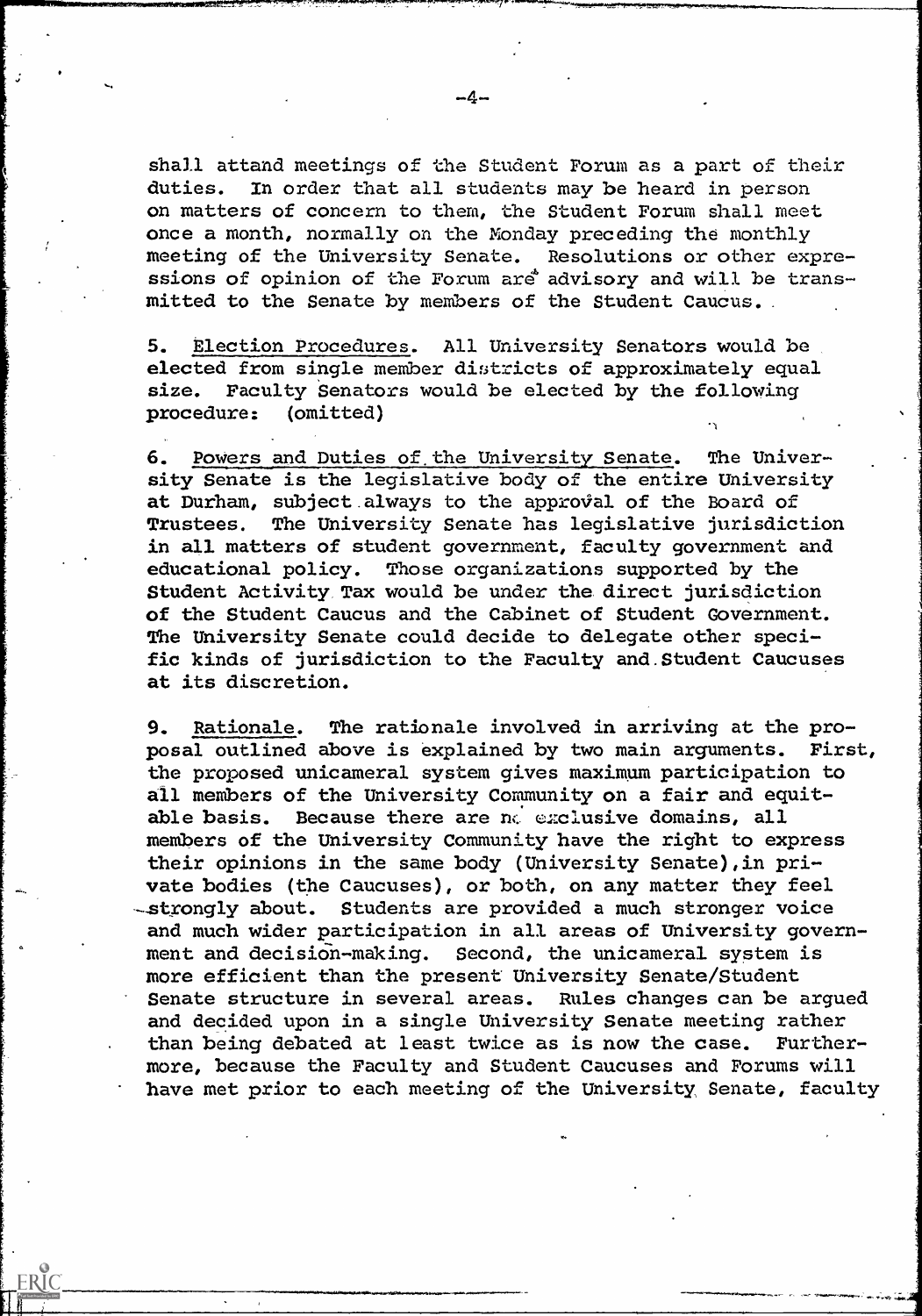and student sentiment on proposed legislation will be known on a broader base than at present, and Senators will know whether the issue warrants a 2/3 majority (exceptional) type of action in University Senate. Additionally, a unicameral system should allow a reduced committee structure in the University. Under the new proposal, University Senate would replace the present tangle of overlapping committees with a unified committee structure representing all members of the University Community.

Finally, there is an organizational argument favoring the proposed unicameral system. (The Committee on Government proposed ünicameral system. (The Committee on Government Organization feels that tugs of war between legislative bodies would hurt the overall development of the University.) The unicameral structure in and of itself will tend to unite the University community by bringing the three major groups together more thoroughly,. The unicameral structure promotes the building of constructive, shared goals and programs for the whole University as well as promoting trust between students, faculty, and administrators.

\*\*\*\*\*\*

The Committee on Government Organization was established in May of 1968 by the Faculty Council of the old University Senate. The Faculty Council had become concerned that there were no students on the University Senate, and felt that not only did they have a Might to be members of the Senate, but that if the 'Senate itself did not take action to include students, they would be forced to be in the position of responding to student demands before much more time passed. committee decided very early that merely adding a number of students to the old University Senate would leave an already inefficient and unwieldly body even more so. was decided to restructure the University Senate in a more<br>fundamental way. The first task involved writing to a large The first task involved writing to a large number of colleges and universities throughout the United States and Canada, whose characteristics were not too dis $s$ imilar from those of U.N.H. We found that most universities Which had recently added students to their decision-making bodies had done so on the add-on basis mentioned above.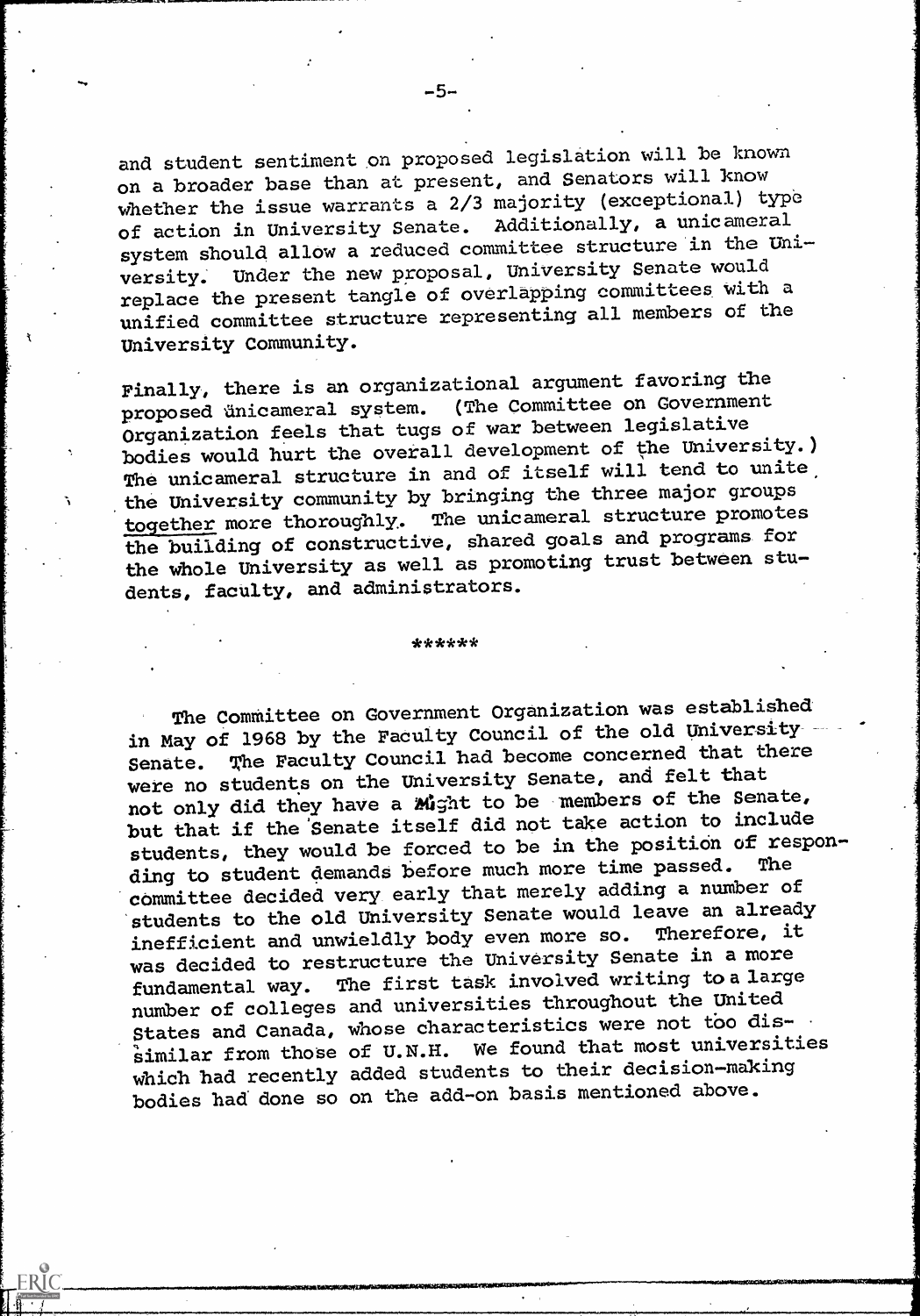However, the idea of the unicameral system came from several universities in Canada which have gone to a so-called "one tier" system of government which closely resembles the unicameral system.

In the fall of 1968 the committee (which initially. included 2 students, 2 faculty members, and 2 administrators) was expanded to 13 members, including 4 faculty members, 4 administrators, 4 students, and one graduate student. Most of the people who were added to the committee had volunteered to serve after hearing about the committee's work in a campus newspaper article. In late October and early November the campus was subjected to several mild demonstrations, during which the demonstrators demanded representation in all forms of university decision-making and governance, along with demands that R.O.T.C. be banned from the campus and similar standard demands. A convocation was held at which more than 80 percent of the entire student body was told what efforts were already underway in response to university-wide concerns, many of which had been highlighted by the recent demonstrations. Following the convocation, the Committee on Government Organization made it a point to have frequent open meetings at which any member of the university community was free to speak, make any suggestions to the committee, ask questions of the committee, etc.

A preliminary tricameral system was reported to the university community in the campus newspaper and in public meetings in January of 1969, to get broad-based reactions. Many people were dissatisfied and the dissatisfaction ranged from those students who felt that anything less than 50 percent of the vote was inadequate, to those faculty members who felt that anything more than tokenism was giving the university to the students. Because we discovered that the vast majority of people on the university campus were not familiar with the intricacies of university governance, nor with the implications of various alternative structures, we decided that we would put together a single, well thought through government structure and propose that as our only recommendation and ask for a referendum on which people would be voting for the old University Senate or the new proposal, rather than choosing between a number of new proposals. A universitywide convocation was held in early March, at which time the

ERIC